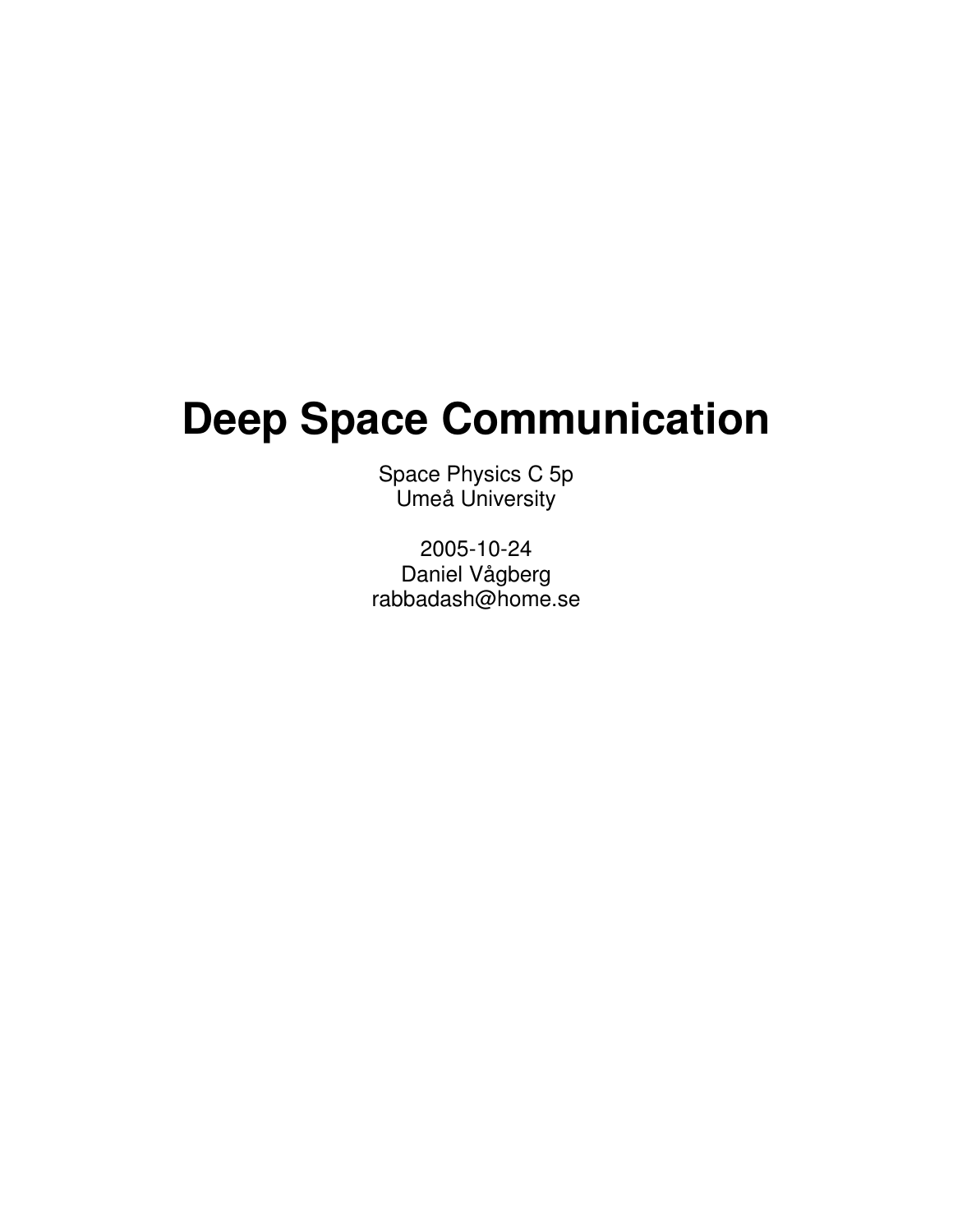## The theory and challenges of deep-space communications

Distance is the main problem in space communications, since the intensity of electromagnetic radiation decreases according to  $1/r^2$ , that is why signals from deepspace probes are usually very weak when they reach the Earth. In order to receive the faint signal back on Earth large parabolic disc antennas are used. To collect as much as possible of the faint signal the antenna dish must be big. Since the electromagnetic radiation cannot move faster than the speed of light there are considerable time lag introduced in the communications making real time communications impossible. It takes over 5 hours for a signal from earth to reach the orbit of Pluto in the outer part of the solar system. In order to communicate with the Earth the spacecraft must have a free line of sight to the Earth, since radio waves cannot pass through large solid objects such as planets and moons. A space probe orbiting a planet will therefore lose contact with earth every time it gets on the far side of the planet. This means that the spacecraft will not be able to communicate with the Earth at all times. Even if the probe has a free line of sight to the Earth the receiving antenna could be on the wrong side of the Earth, however by using several antennas in different places around the planet that could be solved. The gain of an antenna is a measure of how good the antenna is at focusing the radiated energy. A low gain antenna radiates in a wide angle, while a high gain antenna



On spacecraft high gain antennas are used to send scientific measurements at high data rates back to earth as well as receiving steering commands from earth; these antennas are highly directional and require very accurate aiming. Spacecraft are always equipped with at least one low gain antenna often two. These low gain antennas are very important since they can intercept signals from almost any direction, this is useful if the spacecraft gets disoriented and the main high gain antenna doesn't point towards Earth. If the spacecraft only had a high gain antenna it would then not be able to receive any more instructions from Earth. The low gain antennas are used in these kinds of situations as a backup to receive the appropriate commands that will turn the spacecraft so that the main antenna gets properly aligned to earth again. However, the low gain antenna can only handle a fraction of the data rate compared to the high gain antenna.

Common antennas (e.g. dipole or quarter-wave antennas) send and receive radio waves of a particular polarization, for waves of different polarization the antenna's sensitivity decreases proportionally to cosine of the angle between the polarization plane of the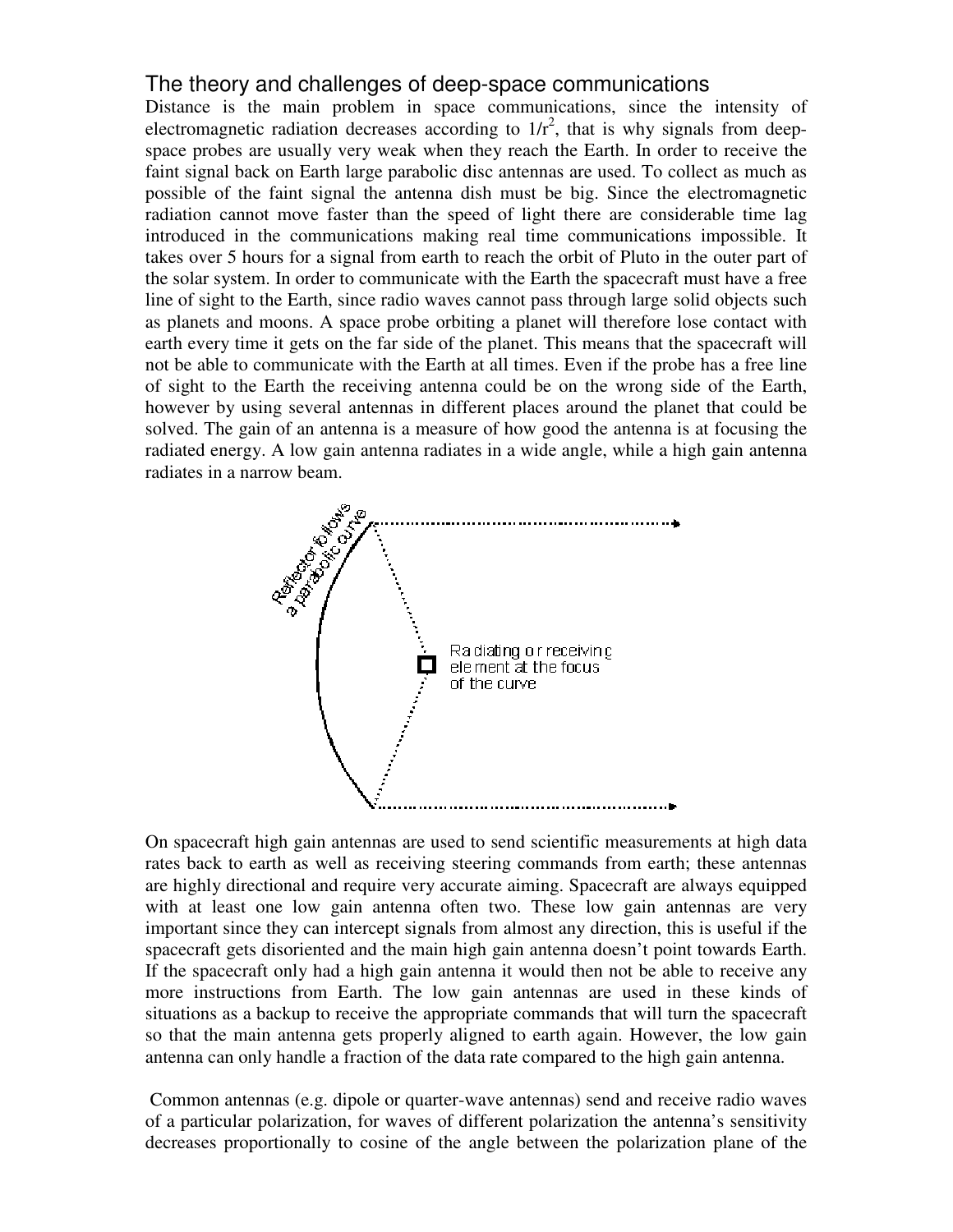incoming radiation and the antenna polarization axis [4]. In space this is a problem since the spacecraft antenna might not be aligned properly to the signal polarization. This problem can be solved by transmitting a circular polarized signal from the Earth, e.g. a signal that is a superposition of two plane polarized waves polarized perpendicular to each other, the circular polarized signal will always have a nonzero component along the polarization axis of the antenna.

| S-band        | $1.55 - 5.2$ GHz $(2.3$ GHz)                                               |
|---------------|----------------------------------------------------------------------------|
| X-Band        | $5.2 - 10.9$ GHz $(8.4$ GHz)                                               |
| $K_{u}$ -band | $12 - 8$ GHz                                                               |
| $K_a$ -band   | $20 - 40$ GHz (32 GHz)                                                     |
|               | Table 1 Commonly used frequency bands for space communication, most common |
|               | frequencies within parenthesis                                             |

Since the signal has to pass through the Earth's atmosphere some limitations are placed on which frequencies that could be used. The ionosphere is almost opaque to some of the lower frequency bands so space communication mainly uses high frequency bands between 2GHz and 40GHz which are less affected by atmospheric disturbances. However at these frequencies one start to get interference from molecular excitations, there are several frequency bands that could not bee used because of this e.g. water has a strong resonance frequency at 22GHz. Water is a severe problem at frequencies above 2GHz, dense clouds, rain and snow can distort and absorb large parts of a transmission [3]. Despite that, frequencies above 2GHz are in common use for space communication, that is because higher frequencies allows for higher data rates, short wavelength radiation can carry much higher data rates than long wave radiation. The space industry is always looking for ways to increase the data rate between Earth and interplanetary probes; low data rate has always been limiting factor during interplanetary communications. On a common interplanetary space probe the low gain antenna usually receives/transmits in the S-band while the high gain antenna receive/transmit in the Xband, however we are now in a transition phase and in the future the high gain antennas will be used with the higher  $K_a$ -band.

It is difficult to construct large parabolic antennas for high frequency waves, e.g.  $K_a$ band. The problem arises because of mechanical deformations of the dish, which are mainly caused by gravitational forces and wind, these deformations can easily be of the same order as the wavelength used (wavelength  $\bullet$  1 cm at 30GHz). This could lead to focusing problems or interference in the incoming signal. It is possible to limit the effect of deformations by using an advanced receiver/transmitter that tries to compensate for the dish imperfections. This is one of the reasons why arraying antennas has became so popular, arraying basically means that you connect several smaller antennas and combine their signals to simulate a much bigger antenna. It is easier to (and cheaper) build several small antennas than one large, small antenna dishes (less than 40m) are also much easier to calibrate for use with the  $K_a$ -band.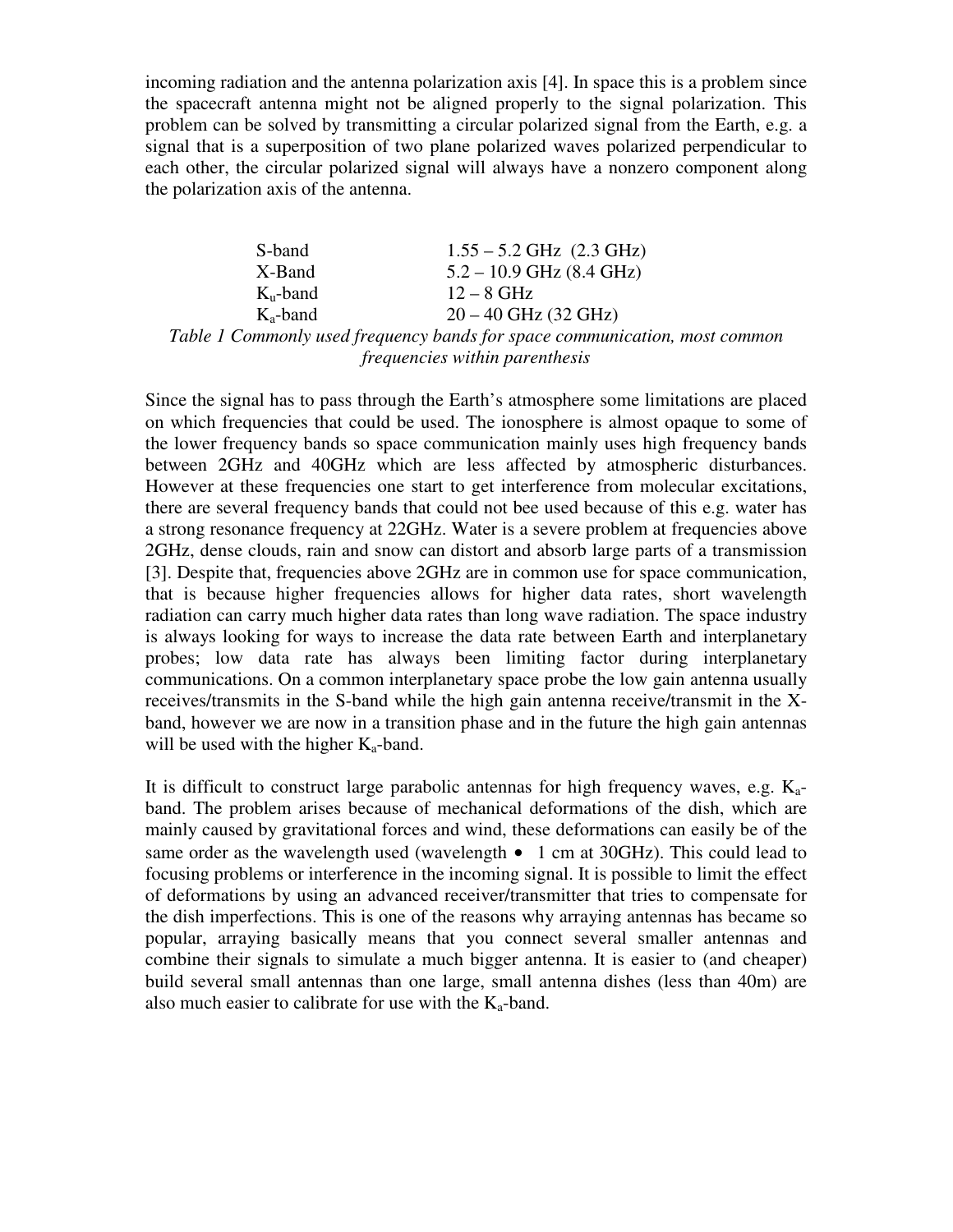

*Figure 1 the Very Large Array, New Mexico*

Over the last years data rates have increased substantially mainly because of a transition from the X-band to the higher  $K_a$ -band, however the data rates are still (always) to low. The new space probes contain scientific instruments that produce much more data than on earlier missions. The communication link with earth is already a bottleneck that limits the use of certain instruments and it seems that the demanded data rate of payloads will continue to increase. In table 2 the data demand of Cassini's payloadis listed. As you could see several of the instruments produce much more data than could be downloaded to Earth in real-time, these instruments could therefore not be turned on for extended periods since the data will pile up and ultimately (quite rapidly) fill Cassini's internal buffer.

| Science Instrument                               | Estimated Data Rate |
|--------------------------------------------------|---------------------|
|                                                  | Approx. (Kbps)      |
| Cassini Plasma Spectrometer (CAPS)               | 8.0                 |
| Cosmic Dust Analyzer (CDA)                       | 0.5                 |
| Composite Infra-Red Spectrometer (CIRS)          | 6.0                 |
| Ion and Neutral Mass Spectrometer (INMS)         | 1.5                 |
| Imaging Science Subsystem (ISS)                  | 365.6               |
| Magnetometer (MAG)                               | 3.6                 |
| Magnetospheric Imaging Subsystem (MIMI)          | 7.0                 |
| Cassini RADAR                                    | 364.8               |
| Radio and Plasma Wave Science Instrument (RPWS)  | 0.9                 |
| Ultra-Violet Imaging Subsystem (UVIS)            | 32.1                |
| Visual and Infra-red Mapping Spectrometer (VIMS) | 182.8               |
| Total Maximum Downlink Bandwidth                 | 165.9               |

## Cassini Science Instrument Data Rates

*Table 2 the data requirements of Cassini's payload*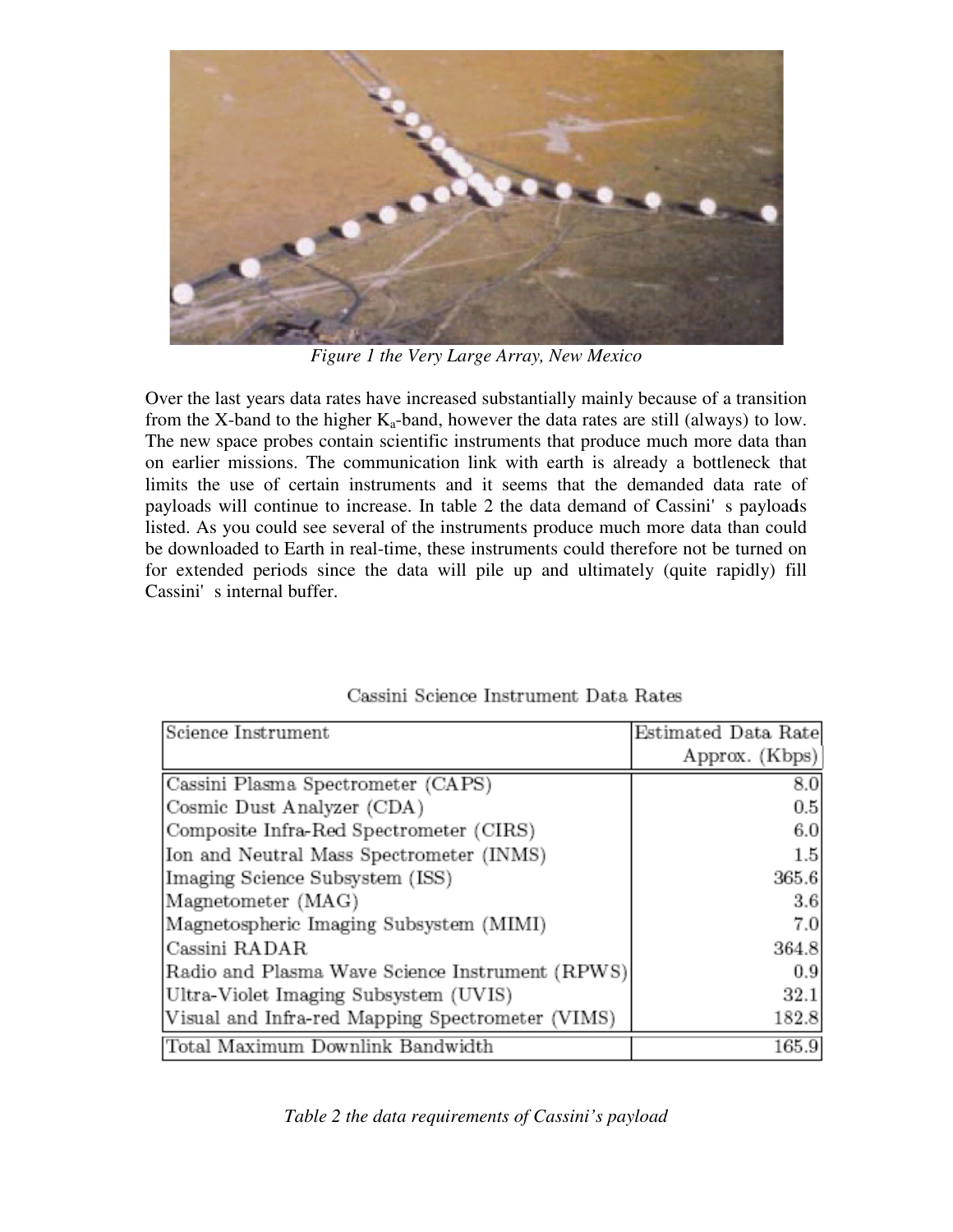Lets take a closer look at the Cassini spacecraft, In the table you can see its scientific payload, to deliver the results back to earth Cassini has one 4m high gain parabolic antenna (X-band) and 2 low gain S-band antenna. The high gain antenna is powered by a 20W transmitter, capable of sending data at 166kbps back to Earth from Saturn. However the uplink from Earth is much slower only about 1kbps, see [1]. The huge difference is due to the fact that the big receiving antennas on Earth are much more sensitive than Cassini's 4m antenna, if Cassini had been equipped with a larger and more sensitive antenna then the difference would have been smaller. It is important to note that the signal sent from Earth is several thousand times stronger than the 20W sent from Cassini.

The technology of space communications are constantly improving as can be seen in the diagram below, that shows the development of the NASA deep space network. The Earth receiving stations are continuously being upgraded or replaced with new technology. Each new space probe contains new and improved technology, the speed increase is not only from antenna and amplifier upgrades but also from the increased use of computers both in ground stations and in space craft. Fast computers are used as digital filters for advanced signal post-processing it also allows for complicated error correction algorithms and data compression all which helps increase the data rate and quality of the received data.